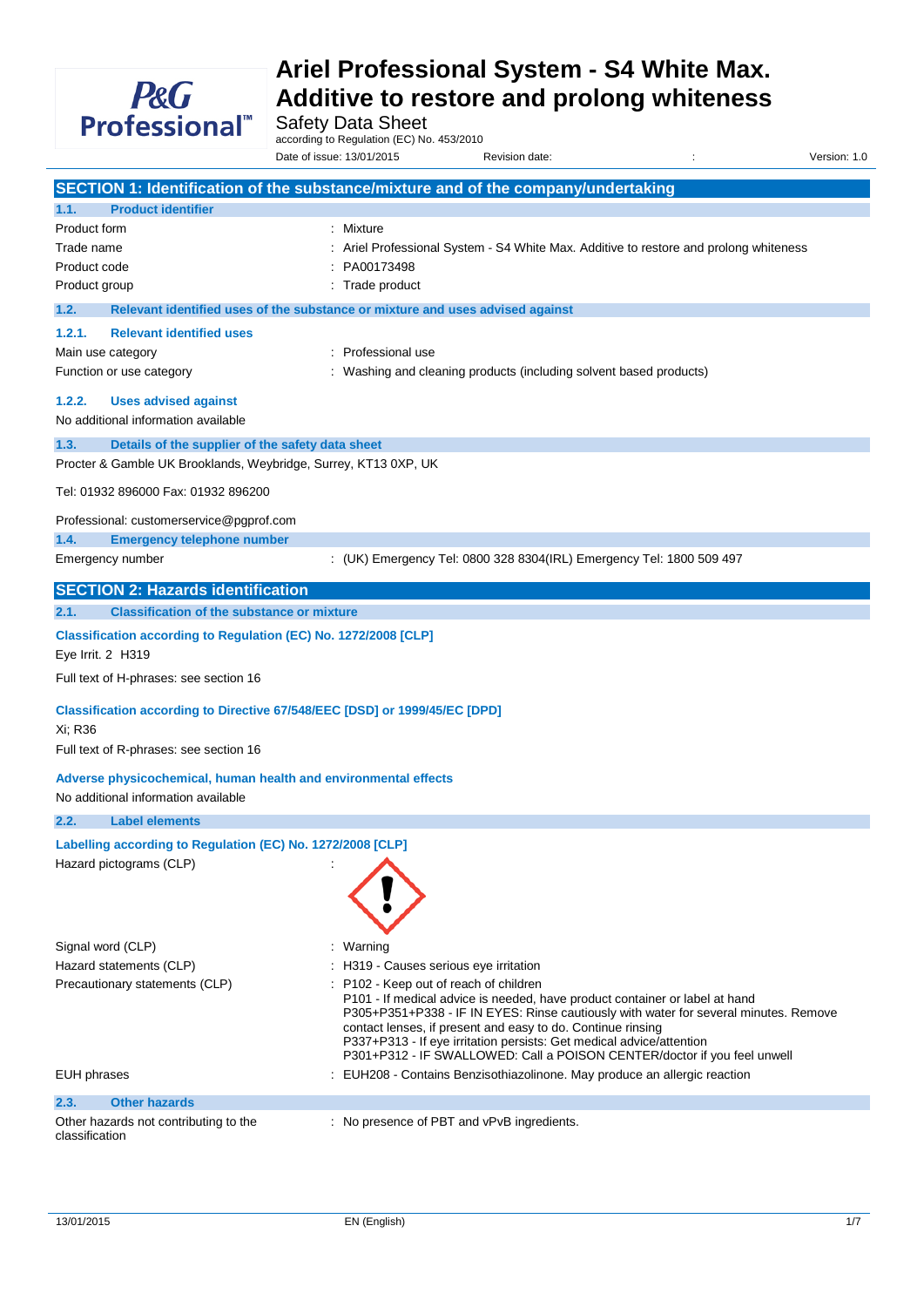Safety Data Sheet

according to Regulation (EC) No. 453/2010

### **SECTION 3: Composition/information on ingredients**

## **3.1. Substance**

### Not applicable

| 3.2.<br><b>Mixture</b> |                                        |               |                                                            |                                                                                            |
|------------------------|----------------------------------------|---------------|------------------------------------------------------------|--------------------------------------------------------------------------------------------|
| <b>Name</b>            | <b>Product identifier</b>              | $\frac{9}{6}$ | <b>Classification according to</b><br>Directive 67/548/EEC | <b>Classification according to</b><br><b>Regulation (EC) No.</b><br><b>1272/2008 [CLP]</b> |
| C12-14 Pareth-7        | (CAS No) 68439-50-9<br>(EC no) polymer | $1 - 5$       | Xn: R22<br>Xi: R41                                         | Acute Tox. 4 (Oral), H302<br>Eye Dam. 1, H318<br>Aquatic Chronic 3, H412                   |

Full text of R- and H-phrases: see section 16

| <b>SECTION 4: First aid measures</b>                                        |                                                                                                                                                                                                                                                                                                         |  |  |
|-----------------------------------------------------------------------------|---------------------------------------------------------------------------------------------------------------------------------------------------------------------------------------------------------------------------------------------------------------------------------------------------------|--|--|
| <b>Description of first aid measures</b><br>4.1.                            |                                                                                                                                                                                                                                                                                                         |  |  |
| First-aid measures after inhalation                                         | : IF INHALED: remove victim to fresh air and keep at rest in a position comfortable for breathing.<br>Call a POISON CENTER or doctor/physician if you feel unwell.                                                                                                                                      |  |  |
| First-aid measures after skin contact                                       | : IF ON SKIN: Wash with plenty of soap and water. Remove/Take off immediately all<br>contaminated clothing. If skin irritation occurs: Get medical advice/attention.                                                                                                                                    |  |  |
| First-aid measures after eye contact                                        | : IF IN EYES: Rinse cautiously with water for several minutes. Remove contact lenses, if present<br>and easy to do. Continue rinsing. Immediately call a POISON CENTER or doctor/physician.                                                                                                             |  |  |
| First-aid measures after ingestion                                          | : IF SWALLOWED: rinse mouth. Do NOT induce vomiting. Immediately call a POISON CENTER<br>or doctor/physician.                                                                                                                                                                                           |  |  |
| Most important symptoms and effects, both acute and delayed<br>4.2.         |                                                                                                                                                                                                                                                                                                         |  |  |
| Symptoms/injuries after inhalation<br>Coughing. sneezing.                   |                                                                                                                                                                                                                                                                                                         |  |  |
| Symptoms/injuries after skin contact                                        | Redness. Swelling. dryness. Itching.                                                                                                                                                                                                                                                                    |  |  |
| Symptoms/injuries after eye contact                                         | Severe pain. Redness. Swelling. Blurred vision.                                                                                                                                                                                                                                                         |  |  |
| Symptoms/injuries after ingestion                                           | Oral mucosal or gastro-intestinal irritation. Nausea. Vomiting. Excessive secretion. Diarrhea.                                                                                                                                                                                                          |  |  |
| 4.3.                                                                        | Indication of any immediate medical attention and special treatment needed                                                                                                                                                                                                                              |  |  |
| Refer to section 4.1.                                                       |                                                                                                                                                                                                                                                                                                         |  |  |
| <b>SECTION 5: Firefighting measures</b>                                     |                                                                                                                                                                                                                                                                                                         |  |  |
| 5.1.<br><b>Extinguishing media</b>                                          |                                                                                                                                                                                                                                                                                                         |  |  |
| Suitable extinguishing media                                                | : Dry chemical powder, alcohol-resistant foam, carbon dioxide (CO2).                                                                                                                                                                                                                                    |  |  |
| 5.2.<br>Special hazards arising from the substance or mixture               |                                                                                                                                                                                                                                                                                                         |  |  |
| Fire hazard                                                                 | No fire hazard. Non combustible.                                                                                                                                                                                                                                                                        |  |  |
| Explosion hazard                                                            | Product is not explosive.                                                                                                                                                                                                                                                                               |  |  |
| Reactivity                                                                  | No dangerous reactions known.                                                                                                                                                                                                                                                                           |  |  |
| 5.3.<br><b>Advice for firefighters</b>                                      |                                                                                                                                                                                                                                                                                                         |  |  |
| Firefighting instructions                                                   | No specific firefighting instructions required.                                                                                                                                                                                                                                                         |  |  |
| Protection during firefighting                                              | In case of inadequate ventilation wear respiratory protection.                                                                                                                                                                                                                                          |  |  |
| <b>SECTION 6: Accidental release measures</b>                               |                                                                                                                                                                                                                                                                                                         |  |  |
| 6.1.<br>Personal precautions, protective equipment and emergency procedures |                                                                                                                                                                                                                                                                                                         |  |  |
| 6.1.1.<br>For non-emergency personnel                                       |                                                                                                                                                                                                                                                                                                         |  |  |
| Protective equipment                                                        | : Wear suitable gloves and eye/face protection.                                                                                                                                                                                                                                                         |  |  |
| 6.1.2.<br>For emergency responders                                          |                                                                                                                                                                                                                                                                                                         |  |  |
| Protective equipment                                                        | : Wear suitable gloves and eye/face protection.                                                                                                                                                                                                                                                         |  |  |
| 6.2.<br><b>Environmental precautions</b>                                    |                                                                                                                                                                                                                                                                                                         |  |  |
|                                                                             | Consumer products ending up down the drain after use. Prevent soil and water pollution. Prevent spreading in sewers.                                                                                                                                                                                    |  |  |
| Methods and material for containment and cleaning up<br>6.3.                |                                                                                                                                                                                                                                                                                                         |  |  |
| For containment                                                             | Scoop absorbed substance into closing containers.                                                                                                                                                                                                                                                       |  |  |
| Methods for cleaning up                                                     | Small quantities of liquid spill: take up in non-combustible absorbent material and shovel into<br>container for disposal. Large spills: contain released substance, pump into suitable containers.<br>This material and its container must be disposed of in a safe way, and as per local legislation. |  |  |
| <b>Reference to other sections</b><br>6.4.                                  |                                                                                                                                                                                                                                                                                                         |  |  |
| Refer to Sections 8 and 13.                                                 |                                                                                                                                                                                                                                                                                                         |  |  |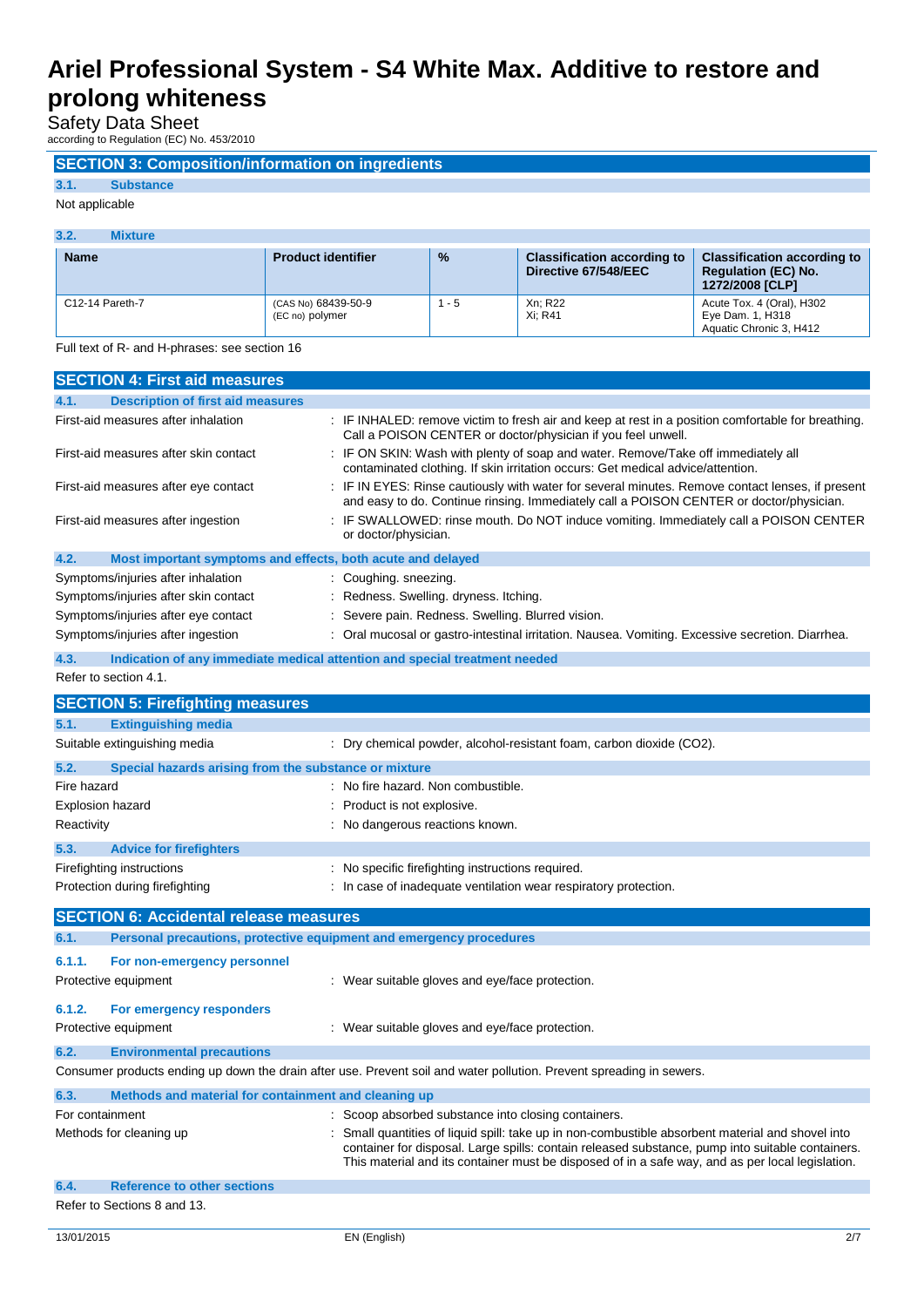Safety Data Sheet

according to Regulation (EC) No. 453/2010

| according to Regulation (EC) No. 453/2010                 |                                                              |  |                                                                                                                                                                                                             |
|-----------------------------------------------------------|--------------------------------------------------------------|--|-------------------------------------------------------------------------------------------------------------------------------------------------------------------------------------------------------------|
|                                                           | <b>SECTION 7: Handling and storage</b>                       |  |                                                                                                                                                                                                             |
| 7.1.                                                      | <b>Precautions for safe handling</b>                         |  |                                                                                                                                                                                                             |
|                                                           | Precautions for safe handling                                |  | Avoid contact with eyes. Use personal protective equipment as required. Do not eat, drink or<br>smoke when using this product. Do not handle until all safety precautions have been read and<br>understood. |
| 7.2.                                                      | Conditions for safe storage, including any incompatibilities |  |                                                                                                                                                                                                             |
|                                                           | Storage conditions                                           |  | Store in original container. Refer to section 10.                                                                                                                                                           |
|                                                           | Incompatible products                                        |  | Refer to section 10.                                                                                                                                                                                        |
|                                                           | Incompatible materials                                       |  | Not applicable.                                                                                                                                                                                             |
|                                                           | Prohibitions on mixed storage                                |  | Not applicable.                                                                                                                                                                                             |
| Storage area                                              |                                                              |  | Store in a cool area. Store in a dry area.                                                                                                                                                                  |
| 7.3.                                                      | Specific end use(s)                                          |  |                                                                                                                                                                                                             |
|                                                           | Refer to section 1.2.                                        |  |                                                                                                                                                                                                             |
|                                                           | <b>SECTION 8: Exposure controls/personal protection</b>      |  |                                                                                                                                                                                                             |
| 8.1.                                                      | <b>Control parameters</b>                                    |  |                                                                                                                                                                                                             |
| 8.1.1.                                                    | <b>National limit values</b>                                 |  |                                                                                                                                                                                                             |
| No additional information available                       |                                                              |  |                                                                                                                                                                                                             |
|                                                           |                                                              |  |                                                                                                                                                                                                             |
| <b>Monitoring procedures: DNELS, PNECS, OEL</b><br>8.1.2. |                                                              |  |                                                                                                                                                                                                             |
|                                                           | No additional information available                          |  |                                                                                                                                                                                                             |
| 8.2.                                                      | <b>Exposure controls</b>                                     |  |                                                                                                                                                                                                             |
| 8.2.1.                                                    | Appropriate engineering controls                             |  | Not applicable.                                                                                                                                                                                             |

### 8.2.2. Personal protective equipment

Protective personal equipment only required in case of professional use or for large packs (not for household packs). For consumer use please follow recommendation as indicated on the label of the product. Hand protection in the set of the set of the Hand protection in the set of the set of the set of the set of the set of the set of the set of the set of the set of the set of the set of the set of the set of the set of the : Wear eye/face protection.

| Eye protection           |  |
|--------------------------|--|
| Skin and body protection |  |

- : Not applicable.
- Respiratory protection in the set of the Not applicable.
- 8.2.3. Environmental exposure controls

Not available

|      | <b>SECTION 9: Physical and chemical properties</b>    |  |
|------|-------------------------------------------------------|--|
| 9.1. | Information on basic physical and chemical properties |  |
|      |                                                       |  |

| Property                                   | Value               | <b>Unit</b> | <b>Test method/Notes</b>    |
|--------------------------------------------|---------------------|-------------|-----------------------------|
| Appearance                                 | Liquid.             |             |                             |
| Physical state                             | Liquid              |             |                             |
| Colour                                     | Coloured.           |             |                             |
| Odour                                      | pleasant (perfume). |             |                             |
| Odour threshold                            | No data available   |             |                             |
| pH                                         | $7.5 - 9.5$         |             |                             |
| Melting point                              | No data available   |             |                             |
| Freezing point                             | No data available   |             |                             |
| Boiling point                              | $>= 90$             | °C          |                             |
| Flash point                                |                     | °C          | No flash point till boiling |
| Relative evaporation rate (butylacetate=1) | No data available   |             |                             |
| Flammability (solid, gas)                  | No data available   |             |                             |
| <b>Explosive limits</b>                    | No data available   |             |                             |
| Vapour pressure                            | No data available   |             |                             |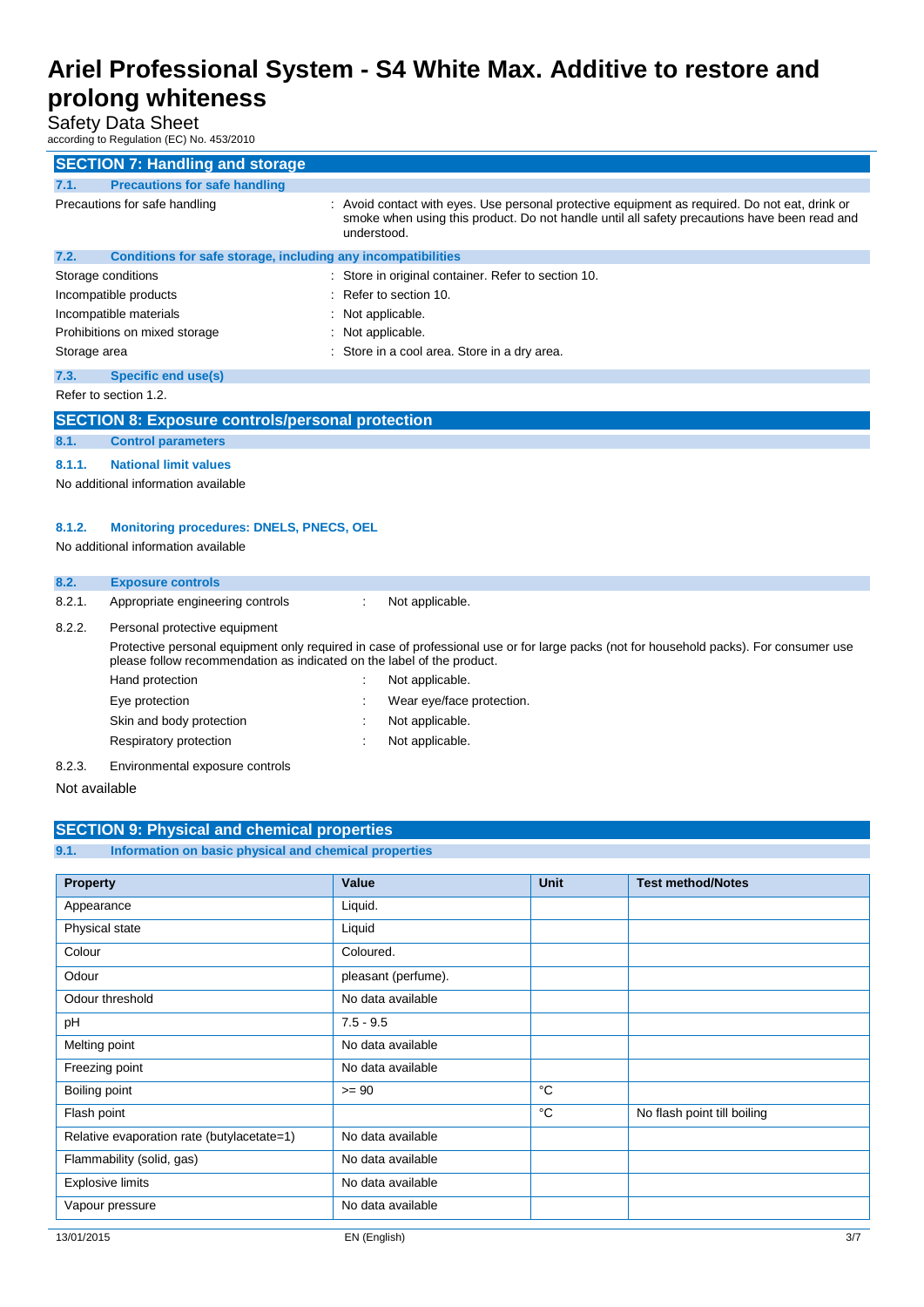## Safety Data Sheet

according to Regulation (EC) No. 453/2010

| <b>Property</b>                                                                     | Value                               | <b>Unit</b> | <b>Test method/Notes</b> |  |
|-------------------------------------------------------------------------------------|-------------------------------------|-------------|--------------------------|--|
| Relative density                                                                    | No data available                   |             |                          |  |
| Solubility                                                                          | Soluble in water.                   |             |                          |  |
| Log Pow                                                                             | No data available                   |             |                          |  |
| Auto-ignition temperature                                                           | No data available                   |             |                          |  |
| Decomposition temperature                                                           | No data available                   |             |                          |  |
| Viscosity                                                                           | No data available                   |             |                          |  |
| Explosive properties                                                                | No additional information available |             |                          |  |
| Oxidising properties                                                                | No additional information available |             |                          |  |
| <b>Other information</b><br>9.2.                                                    |                                     |             |                          |  |
| No additional information available                                                 |                                     |             |                          |  |
| <b>SECTION 10: Stability and reactivity</b>                                         |                                     |             |                          |  |
| 10.1.<br><b>Reactivity</b>                                                          |                                     |             |                          |  |
| No dangerous reactions known.                                                       |                                     |             |                          |  |
| 10.2.<br><b>Chemical stability</b>                                                  |                                     |             |                          |  |
| Stable under normal conditions.                                                     |                                     |             |                          |  |
| 10.3.<br><b>Possibility of hazardous reactions</b>                                  |                                     |             |                          |  |
| Refer to section 10.1 on Reactivity.                                                |                                     |             |                          |  |
| <b>Conditions to avoid</b><br>10.4.                                                 |                                     |             |                          |  |
| Not required for normal conditions of use.                                          |                                     |             |                          |  |
| 10.5.<br><b>Incompatible materials</b>                                              |                                     |             |                          |  |
| Not applicable.                                                                     |                                     |             |                          |  |
| <b>Hazardous decomposition products</b><br>10.6.                                    |                                     |             |                          |  |
| None under normal use.                                                              |                                     |             |                          |  |
| <b>SECTION 11: Toxicological information</b>                                        |                                     |             |                          |  |
| Information on toxicological effects<br>11.1.                                       |                                     |             |                          |  |
| Acute toxicity                                                                      | : Not classified                    |             |                          |  |
| Ariel Professional System - S4 White Max. Additive to restore and prolong whiteness |                                     |             |                          |  |
| LD50 oral calculated                                                                | > 2000 mg/kg                        |             |                          |  |
| C12-14 Pareth-7 (68439-50-9)                                                        |                                     |             |                          |  |
| LD50 oral rat                                                                       | 1600 mg/kg                          |             |                          |  |
| LD50 dermal rat<br>ATE CLP (oral)                                                   | 2001 mg/kg<br>1600 mg/kg bodyweight |             |                          |  |
| ATE CLP (dermal)                                                                    | 2001 mg/kg bodyweight               |             |                          |  |
| Skin corrosion/irritation                                                           | : Not classified                    |             |                          |  |
|                                                                                     | pH: 7.5 - 9.5                       |             |                          |  |
| Serious eye damage/irritation                                                       | : Causes serious eye irritation.    |             |                          |  |
|                                                                                     | pH: 7.5 - 9.5                       |             |                          |  |
| Respiratory or skin sensitisation                                                   | Not classified                      |             |                          |  |
| Germ cell mutagenicity                                                              | Not classified                      |             |                          |  |
| Carcinogenicity                                                                     | Not classified                      |             |                          |  |
| Reproductive toxicity                                                               | Not classified                      |             |                          |  |
| Specific target organ toxicity (single exposure)                                    | Not classified                      |             |                          |  |
| Specific target organ toxicity (repeated<br>Not classified<br>exposure)             |                                     |             |                          |  |
| Aspiration hazard                                                                   | Not classified                      |             |                          |  |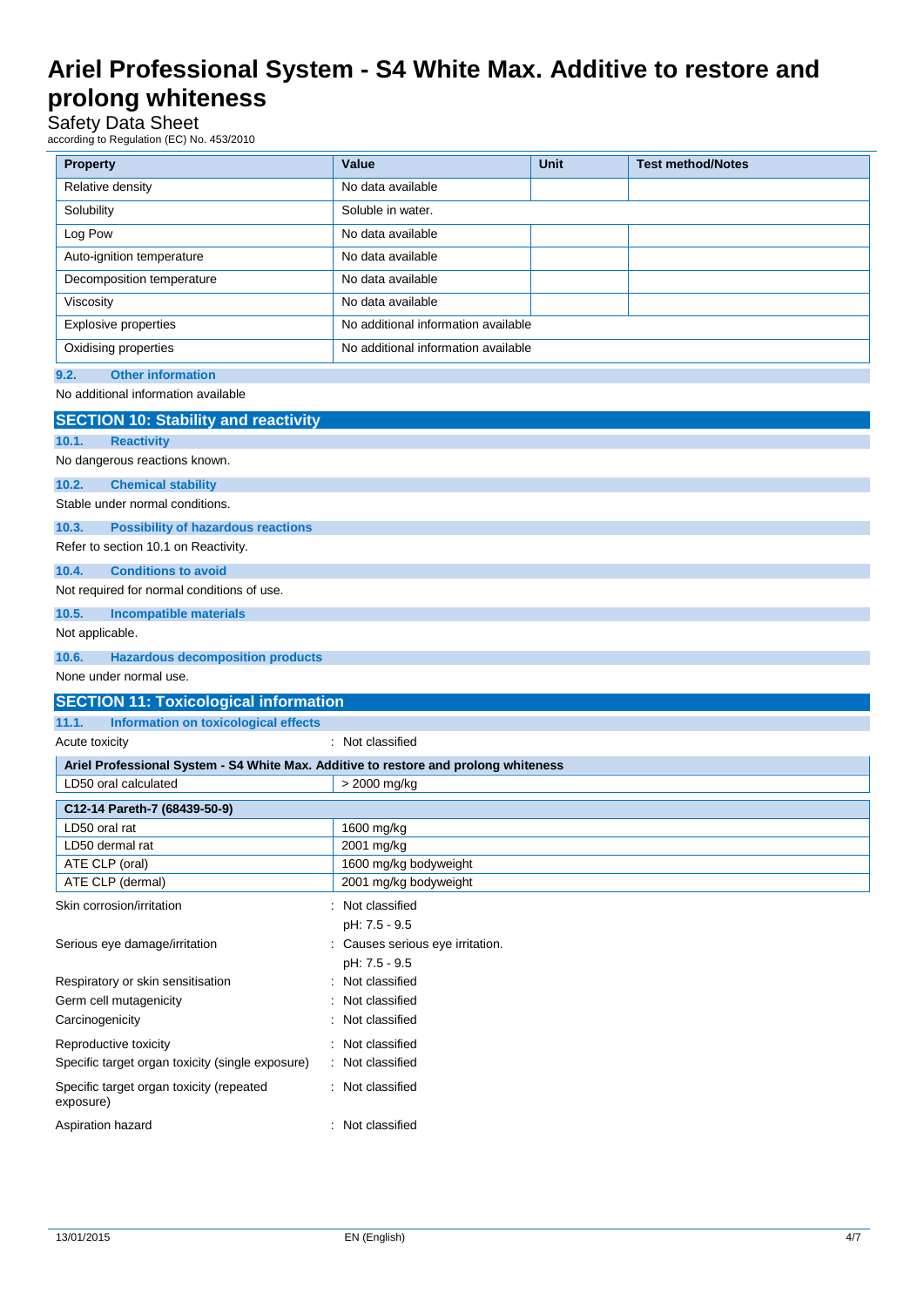Safety Data Sheet

according to Regulation (EC) No. 453/2010

| Potential Adverse human health effects and<br>symptoms                              | Acute Toxicity: based upon available data of the substances, classification criteria are not met.<br>Carcinogenicity: based upon available data of the substances, classification criteria are not met.<br>Corrosivity: based upon available data of the substances, classification criteria are not met.<br>Irritation: severly irritant to eyes. Mutagenicity: based upon available data of the substances,<br>classification criteria are not met. Repeated Dose Toxicity: based upon available data of the<br>substances, classification criteria are not met. Sensitization: based upon available data of the<br>substances, classification criteria are not met. Toxicity for Reproduction: based upon available<br>data of the substances, classification criteria are not met. |  |  |
|-------------------------------------------------------------------------------------|----------------------------------------------------------------------------------------------------------------------------------------------------------------------------------------------------------------------------------------------------------------------------------------------------------------------------------------------------------------------------------------------------------------------------------------------------------------------------------------------------------------------------------------------------------------------------------------------------------------------------------------------------------------------------------------------------------------------------------------------------------------------------------------|--|--|
| Other information                                                                   | : Likely routes of exposure: skin and eye. Information on Effects: refer to section 4.                                                                                                                                                                                                                                                                                                                                                                                                                                                                                                                                                                                                                                                                                                 |  |  |
| <b>SECTION 12: Ecological information</b>                                           |                                                                                                                                                                                                                                                                                                                                                                                                                                                                                                                                                                                                                                                                                                                                                                                        |  |  |
| 12.1.<br><b>Toxicity</b>                                                            |                                                                                                                                                                                                                                                                                                                                                                                                                                                                                                                                                                                                                                                                                                                                                                                        |  |  |
| Ecology - general                                                                   | : No known adverse effects on the functioning of water treatment plants under normal use<br>conditions as recommended. The product is not considered harmful to aquatic organisms nor to<br>cause long-term adverse effects in the environment.                                                                                                                                                                                                                                                                                                                                                                                                                                                                                                                                        |  |  |
| C12-14 Pareth-7 (68439-50-9)                                                        |                                                                                                                                                                                                                                                                                                                                                                                                                                                                                                                                                                                                                                                                                                                                                                                        |  |  |
| LC50 fishes 1                                                                       | 10 mg/l                                                                                                                                                                                                                                                                                                                                                                                                                                                                                                                                                                                                                                                                                                                                                                                |  |  |
| EC50 Daphnia 1                                                                      | 10 mg/l                                                                                                                                                                                                                                                                                                                                                                                                                                                                                                                                                                                                                                                                                                                                                                                |  |  |
| ErC50 (algae)                                                                       | $10$ mg/l                                                                                                                                                                                                                                                                                                                                                                                                                                                                                                                                                                                                                                                                                                                                                                              |  |  |
| 12.2.<br><b>Persistence and degradability</b>                                       |                                                                                                                                                                                                                                                                                                                                                                                                                                                                                                                                                                                                                                                                                                                                                                                        |  |  |
| C12-14 Pareth-7 (68439-50-9)                                                        |                                                                                                                                                                                                                                                                                                                                                                                                                                                                                                                                                                                                                                                                                                                                                                                        |  |  |
| Persistence and degradability                                                       | The substance is biodegradable. Unlikely to persist.                                                                                                                                                                                                                                                                                                                                                                                                                                                                                                                                                                                                                                                                                                                                   |  |  |
| Biodegradation                                                                      | >70%                                                                                                                                                                                                                                                                                                                                                                                                                                                                                                                                                                                                                                                                                                                                                                                   |  |  |
| 12.3.<br><b>Bioaccumulative potential</b>                                           |                                                                                                                                                                                                                                                                                                                                                                                                                                                                                                                                                                                                                                                                                                                                                                                        |  |  |
| No additional information available                                                 |                                                                                                                                                                                                                                                                                                                                                                                                                                                                                                                                                                                                                                                                                                                                                                                        |  |  |
|                                                                                     |                                                                                                                                                                                                                                                                                                                                                                                                                                                                                                                                                                                                                                                                                                                                                                                        |  |  |
| 12.4.<br><b>Mobility in soil</b>                                                    |                                                                                                                                                                                                                                                                                                                                                                                                                                                                                                                                                                                                                                                                                                                                                                                        |  |  |
| No additional information available                                                 |                                                                                                                                                                                                                                                                                                                                                                                                                                                                                                                                                                                                                                                                                                                                                                                        |  |  |
| 12.5.<br><b>Results of PBT and vPvB assessment</b>                                  |                                                                                                                                                                                                                                                                                                                                                                                                                                                                                                                                                                                                                                                                                                                                                                                        |  |  |
| Ariel Professional System - S4 White Max. Additive to restore and prolong whiteness |                                                                                                                                                                                                                                                                                                                                                                                                                                                                                                                                                                                                                                                                                                                                                                                        |  |  |
| Results of PBT assessment                                                           | No presence of PBT and vPvB ingredients                                                                                                                                                                                                                                                                                                                                                                                                                                                                                                                                                                                                                                                                                                                                                |  |  |
| <b>Component</b>                                                                    |                                                                                                                                                                                                                                                                                                                                                                                                                                                                                                                                                                                                                                                                                                                                                                                        |  |  |
| Propylene Glycol (57-55-6)                                                          | This substance/mixture does not meet the PBT criteria of REACH regulation, annex XIII<br>This substance/mixture does not meet the vPvB criteria of REACH regulation, annex XIII                                                                                                                                                                                                                                                                                                                                                                                                                                                                                                                                                                                                        |  |  |
| Disodium Distyrylbiphenyl Disulfonate (27344-<br>$41-8)$                            | This substance/mixture does not meet the PBT criteria of REACH regulation, annex XIII<br>This substance/mixture does not meet the vPvB criteria of REACH regulation, annex XIII                                                                                                                                                                                                                                                                                                                                                                                                                                                                                                                                                                                                        |  |  |
| <b>Other adverse effects</b><br>12.6.                                               |                                                                                                                                                                                                                                                                                                                                                                                                                                                                                                                                                                                                                                                                                                                                                                                        |  |  |
| Other information                                                                   | No other effects known.                                                                                                                                                                                                                                                                                                                                                                                                                                                                                                                                                                                                                                                                                                                                                                |  |  |
| <b>SECTION 13: Disposal considerations</b>                                          |                                                                                                                                                                                                                                                                                                                                                                                                                                                                                                                                                                                                                                                                                                                                                                                        |  |  |
| 13.1.<br><b>Waste treatment methods</b>                                             |                                                                                                                                                                                                                                                                                                                                                                                                                                                                                                                                                                                                                                                                                                                                                                                        |  |  |
| 13.1.1.<br>Regional legislation (waste)                                             | : Disposal must be done according to official regulations.                                                                                                                                                                                                                                                                                                                                                                                                                                                                                                                                                                                                                                                                                                                             |  |  |
| 13.1.2<br>Disposal recommendations                                                  | The waste codes/waste designations below are in accordance with EWC. Waste<br>must be delivered to an approved waste disposal company. The waste is to be kept<br>separate from other types of waste until its disposal. Do not throw waste product into<br>the sewer. Where possible recycling is preferred to disposal or incineration.<br>. For handling waste, see measures described in section 7. Empty, uncleaned<br>packaging need the same disposal considerations as filled packaging.                                                                                                                                                                                                                                                                                       |  |  |
| 13.1.3<br>EURAL Waste code product                                                  | 20 01 29* - detergents containing dangerous substances<br>15 01 10* - packaging containing residues of or contaminated by dangerous<br>substances                                                                                                                                                                                                                                                                                                                                                                                                                                                                                                                                                                                                                                      |  |  |
| <b>SECTION 14: Transport information</b>                                            |                                                                                                                                                                                                                                                                                                                                                                                                                                                                                                                                                                                                                                                                                                                                                                                        |  |  |
| 14.1.<br><b>UN number</b>                                                           |                                                                                                                                                                                                                                                                                                                                                                                                                                                                                                                                                                                                                                                                                                                                                                                        |  |  |
| Not applicable                                                                      |                                                                                                                                                                                                                                                                                                                                                                                                                                                                                                                                                                                                                                                                                                                                                                                        |  |  |
| 14.2.<br>UN proper shipping name                                                    |                                                                                                                                                                                                                                                                                                                                                                                                                                                                                                                                                                                                                                                                                                                                                                                        |  |  |
| Not applicable                                                                      |                                                                                                                                                                                                                                                                                                                                                                                                                                                                                                                                                                                                                                                                                                                                                                                        |  |  |
| 14.3.<br><b>Transport hazard class(es)</b>                                          |                                                                                                                                                                                                                                                                                                                                                                                                                                                                                                                                                                                                                                                                                                                                                                                        |  |  |
| Not applicable                                                                      |                                                                                                                                                                                                                                                                                                                                                                                                                                                                                                                                                                                                                                                                                                                                                                                        |  |  |
| 13/01/2015                                                                          | EN (English)<br>5/7                                                                                                                                                                                                                                                                                                                                                                                                                                                                                                                                                                                                                                                                                                                                                                    |  |  |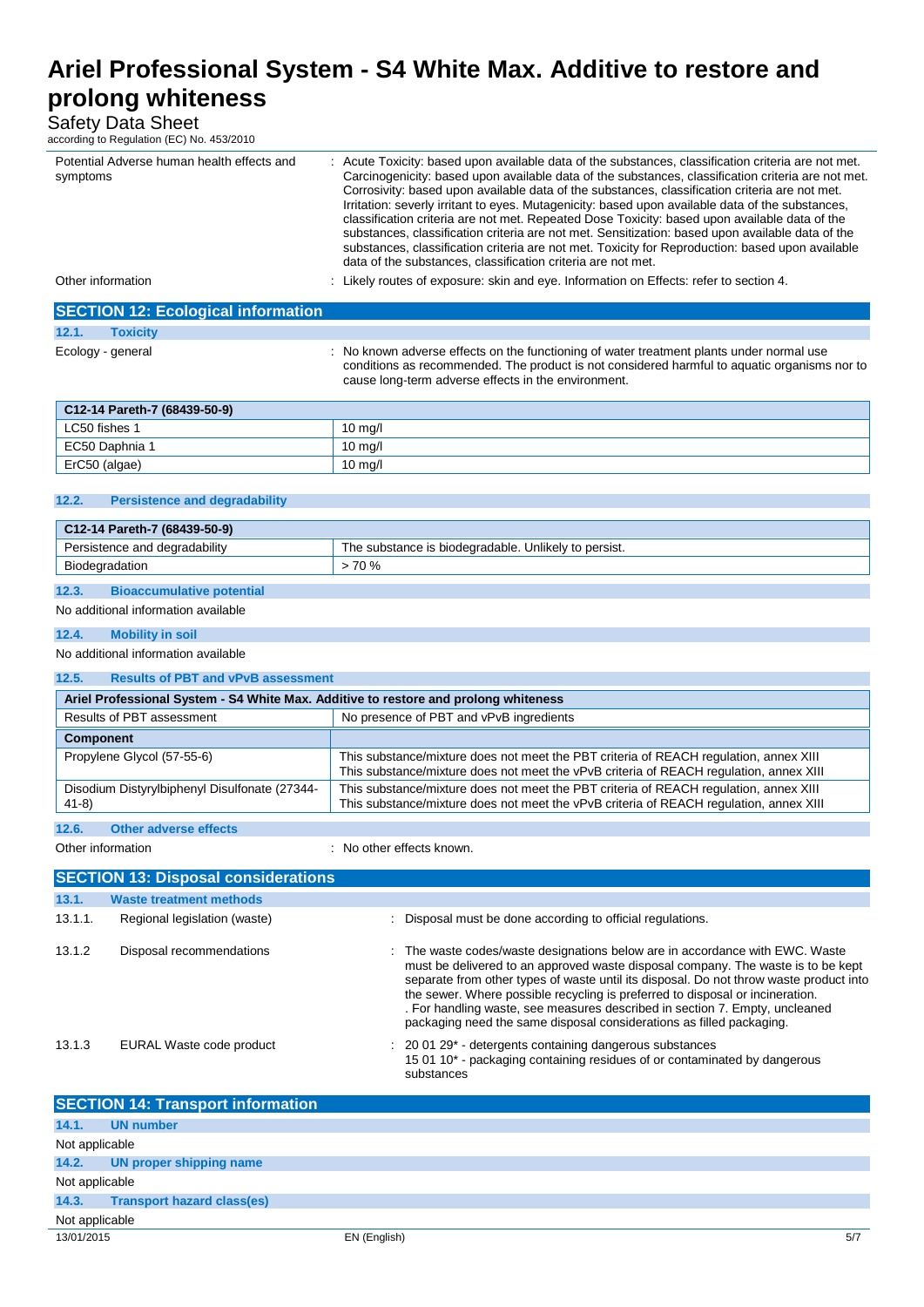Safety Data Sheet

according to Regulation (EC) No. 453/2010

| 14.4.                                             | <b>Packing group</b>                                                                                              |  |  |
|---------------------------------------------------|-------------------------------------------------------------------------------------------------------------------|--|--|
| Not applicable                                    |                                                                                                                   |  |  |
| 14.5.                                             | <b>Environmental hazards</b>                                                                                      |  |  |
| Not applicable                                    |                                                                                                                   |  |  |
| 14.6.                                             | <b>Special precautions for user</b>                                                                               |  |  |
| Not applicable                                    |                                                                                                                   |  |  |
| 14.7.                                             | Transport in bulk according to Annex II of MARPOL 73/78 and the IBC Code                                          |  |  |
| Not applicable                                    |                                                                                                                   |  |  |
|                                                   |                                                                                                                   |  |  |
|                                                   | <b>SECTION 15: Regulatory information</b>                                                                         |  |  |
|                                                   | Ingredient label<br>: <5% Non-ionic surfactants; Optical brighteners, Benzisothiazolinone, Methylisothiazolinone. |  |  |
| 15.1.                                             | Safety, health and environmental regulations/legislation specific for the substance or mixture                    |  |  |
| 15.1.1.                                           | <b>EU-Regulations</b>                                                                                             |  |  |
| No REACH Annex XVII restrictions                  |                                                                                                                   |  |  |
| Contains no substance on the REACH candidate list |                                                                                                                   |  |  |

CESIO recommendations : The surfactant(s) contained in this preparation complies(comply) with the biodegradability criteria as laid down in Regulation (EC) No.648/2004 on detergents. Data to support this assertion are held at the disposal of the competent authorities of the Member States and will be made available to them, at their direct request or at the request of a detergent manufacturer.

#### **15.1.2. National regulations**

No additional information available

| 15.2.                                              | <b>Chemical safety assessment</b>                                                        |                                                   |                                                                                                                          |  |  |
|----------------------------------------------------|------------------------------------------------------------------------------------------|---------------------------------------------------|--------------------------------------------------------------------------------------------------------------------------|--|--|
| No chemical safety assessment has been carried out |                                                                                          |                                                   |                                                                                                                          |  |  |
|                                                    | <b>SECTION 16: Other information</b>                                                     |                                                   |                                                                                                                          |  |  |
| 16.1.                                              | <b>Indication of changes</b>                                                             |                                                   |                                                                                                                          |  |  |
|                                                    |                                                                                          |                                                   |                                                                                                                          |  |  |
|                                                    | Indication of changes                                                                    | : Not applicable                                  |                                                                                                                          |  |  |
| 16.2.                                              | <b>Abbreviations and acronyms</b>                                                        |                                                   |                                                                                                                          |  |  |
|                                                    | No additional information available                                                      |                                                   |                                                                                                                          |  |  |
| 16.3.                                              |                                                                                          |                                                   | Classification and procedure used to derive the classification for mixtures according to Regulation (EC) 1272/2008 [CLP] |  |  |
|                                                    |                                                                                          |                                                   |                                                                                                                          |  |  |
|                                                    | Classification according to Regulation (EC) No. 1272/2008 [CLP]                          |                                                   | classification procedure                                                                                                 |  |  |
| Eye Irrit. 2                                       |                                                                                          |                                                   | On basis of test data                                                                                                    |  |  |
| 16.4.                                              | Relevant R-phrases and/or H-statements (number and full text) for mixture and substances |                                                   |                                                                                                                          |  |  |
|                                                    | Acute Tox. 4 (Oral)                                                                      | Acute toxicity (oral), Category 4                 |                                                                                                                          |  |  |
|                                                    | Aquatic Chronic 3                                                                        |                                                   | Hazardous to the aquatic environment - Chronic Hazard, Category 3                                                        |  |  |
| Eye Dam. 1                                         |                                                                                          | Serious eye damage/eye irritation, Category 1     |                                                                                                                          |  |  |
| Eye Irrit. 2                                       |                                                                                          | Serious eye damage/eye irritation, Category 2     |                                                                                                                          |  |  |
| H302                                               |                                                                                          | Harmful if swallowed                              |                                                                                                                          |  |  |
| H318                                               |                                                                                          | Causes serious eye damage                         |                                                                                                                          |  |  |
| H319                                               |                                                                                          | Causes serious eye irritation                     |                                                                                                                          |  |  |
| H412                                               |                                                                                          | Harmful to aquatic life with long lasting effects |                                                                                                                          |  |  |
| R <sub>22</sub>                                    |                                                                                          | Harmful if swallowed                              |                                                                                                                          |  |  |
| R36                                                |                                                                                          | Irritating to eyes                                |                                                                                                                          |  |  |
| R41                                                |                                                                                          | Risk of serious damage to eyes                    |                                                                                                                          |  |  |
| Xi<br>Irritant                                     |                                                                                          |                                                   |                                                                                                                          |  |  |
| Xn                                                 |                                                                                          | Harmful                                           |                                                                                                                          |  |  |

### **16.5. Training advice**

Normal use of this product shall imply use in accordance with the instructions on the packaging.

#### **16.6. Further information**

Salts listed in Section 3 without a REACh Registration number are exempt, based on Annex V

#### SDS P&G CLP

This information is based on our current knowledge and is intended to describe the product for the purposes of health, safety and environmental requirements only. It should not therefore be *construed as guaranteeing any specific property of the product*